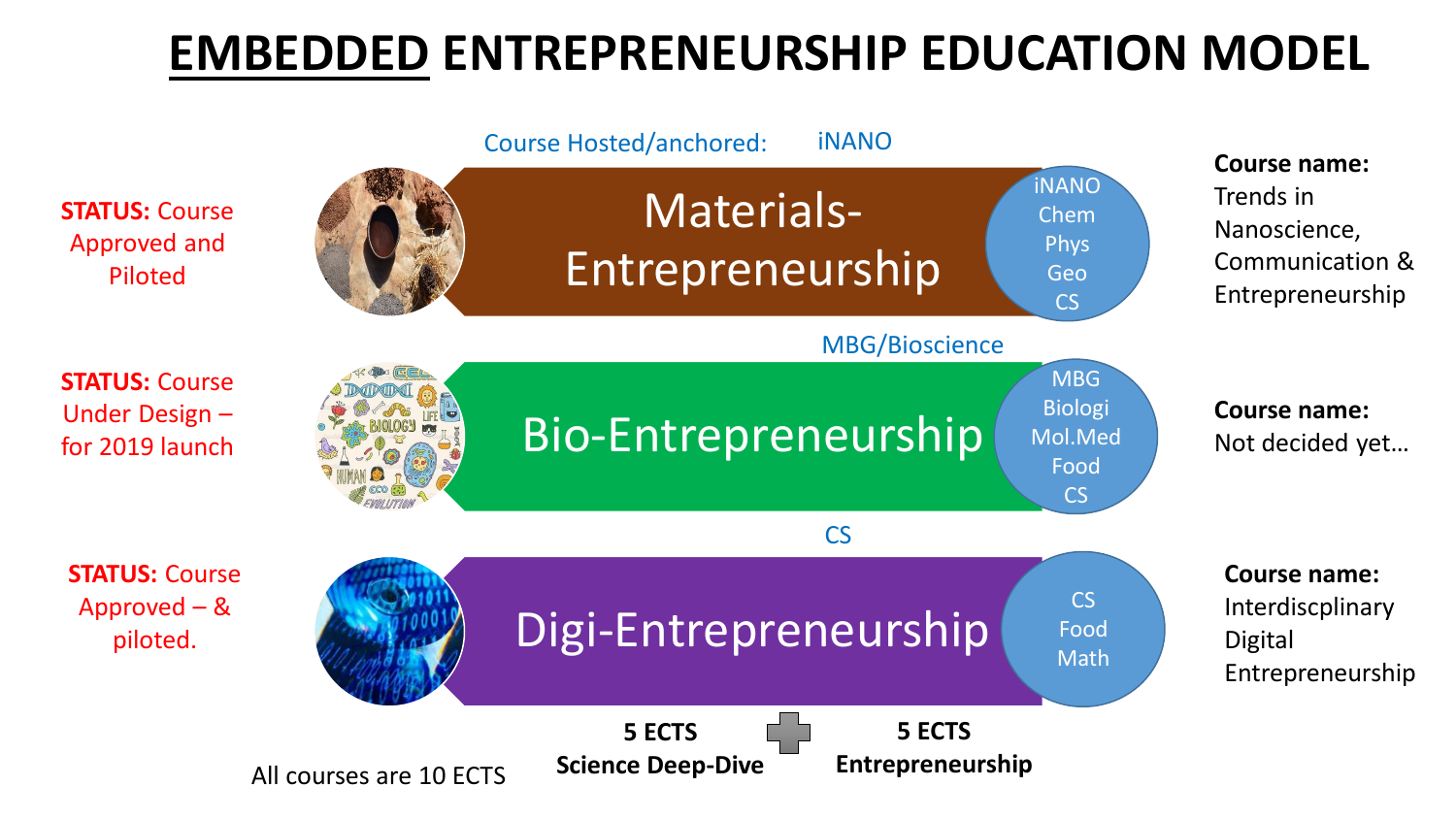# Course objectives – nanoscience

At the end of the course the students are expected to be able to:

- Acquire knowledge about a specific scientific theme by reading, searching and identifying relevant original literature within nanoscience or nanotechnology
- Independently organize, prepare and present a colloquium talk.
- Analyze opportunities for entrepreneurship and plan implementation in a business setting based on the acquired scientific knowledge.
- Communicate science and business objectives to any type of audience experts, non-experts, investors, grant-providers.
- Explain and compare the presented theories of innovation and entrepreneurship.
- Reflect on the overall process and be adept at understanding the value of business models as well as innovation within a scientific arena.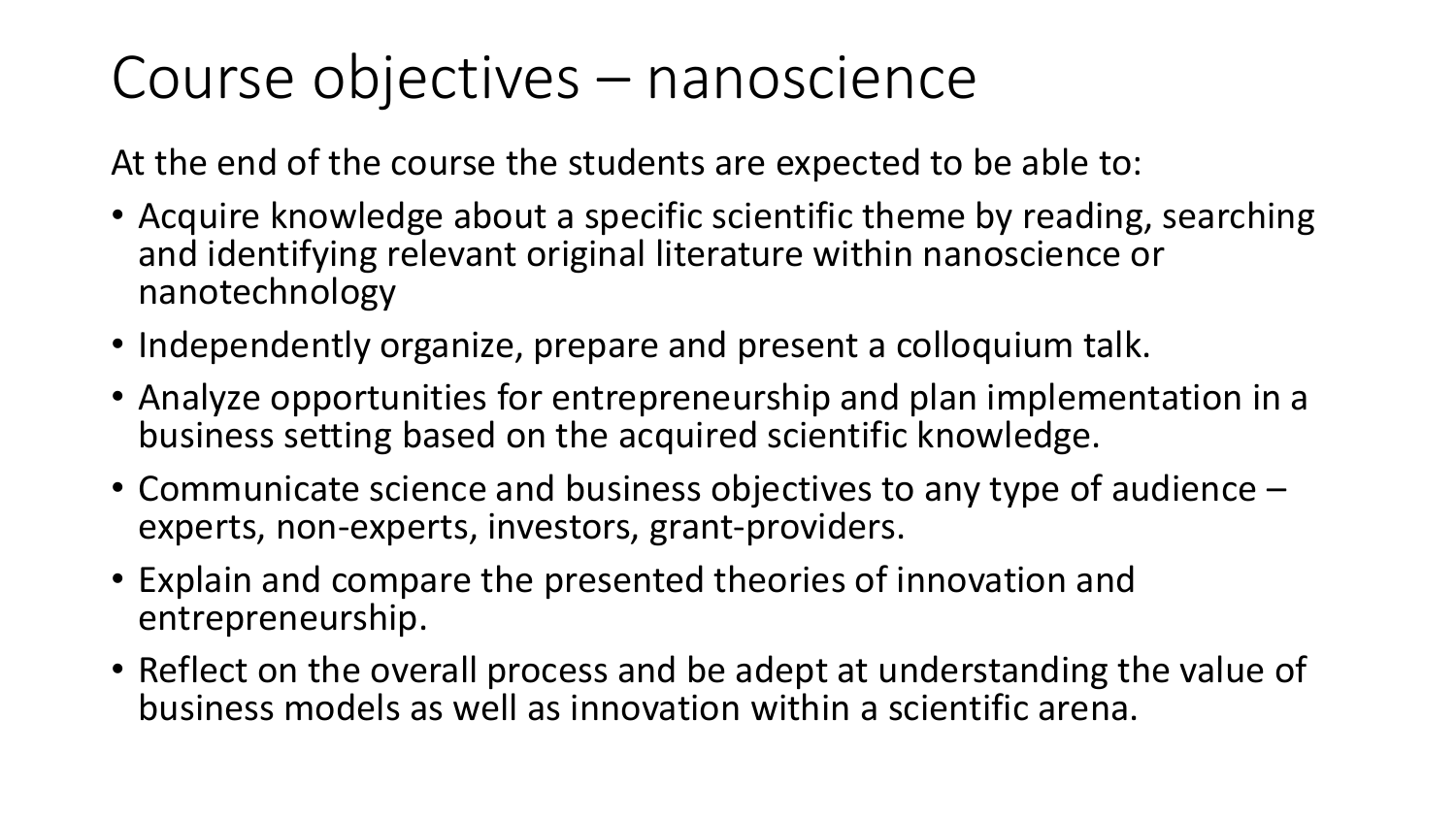

**Study groups** – just share and brainstorm scientific concepts with each other

**\* Teams** are Entrepreneurial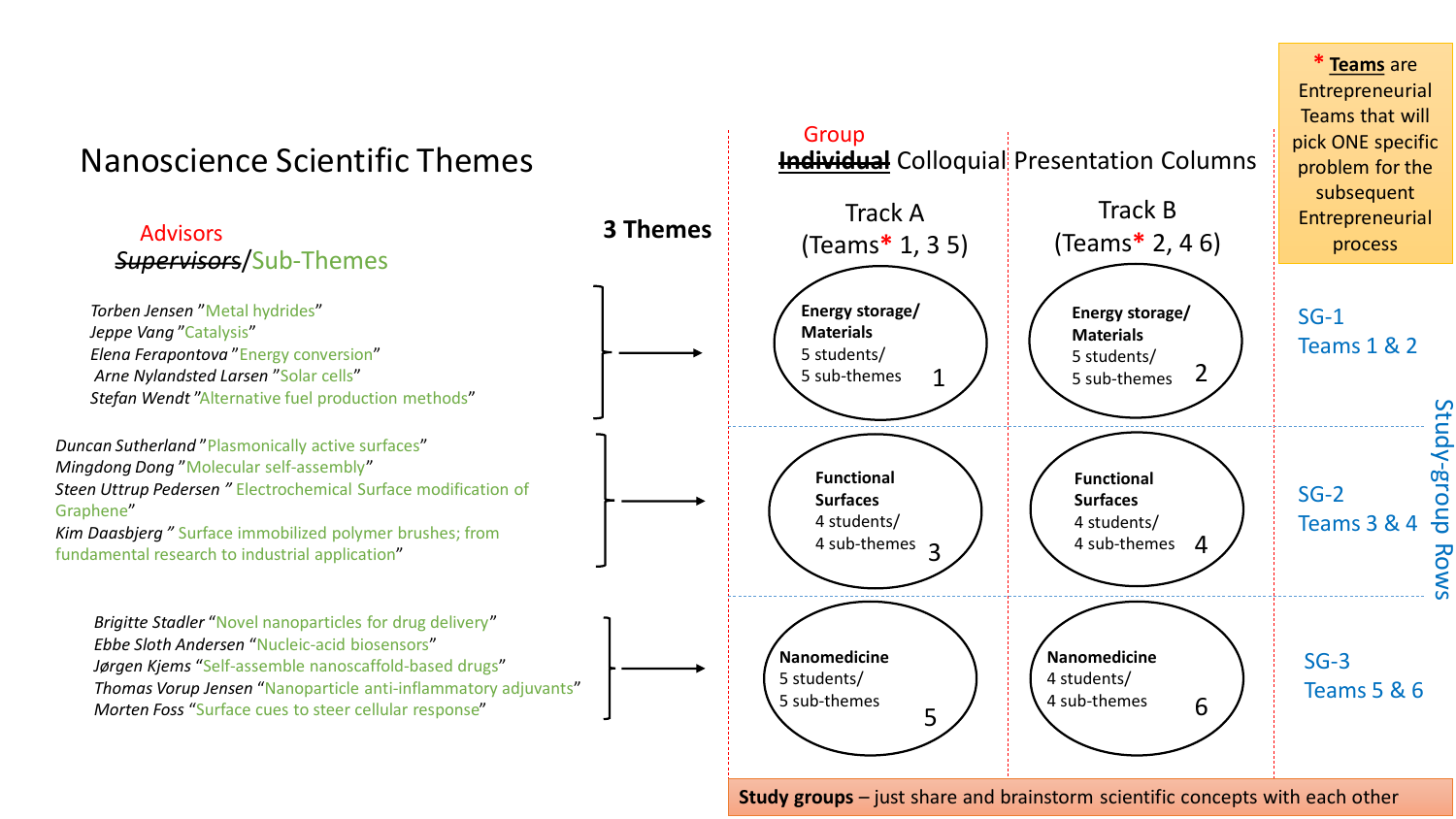## Example of Ideas

**IDPROTEGO** 

**Andreas B. Laursen** 



## The Cancer Crayon

- Utilizing shredded cancer DNA
- . Concept has been proved to work with zika-virus
	- $•$  Fast
	- · Accurate
	- · Sensitive
- Results after 4 hours





### **Ideas rated positively by Industry experts**



- Polymer brush: monomer + copper catalysator
- Polymer layer: monomer +  $TiO<sub>2</sub>$  particles + copper particles
- SET-LRP polymerization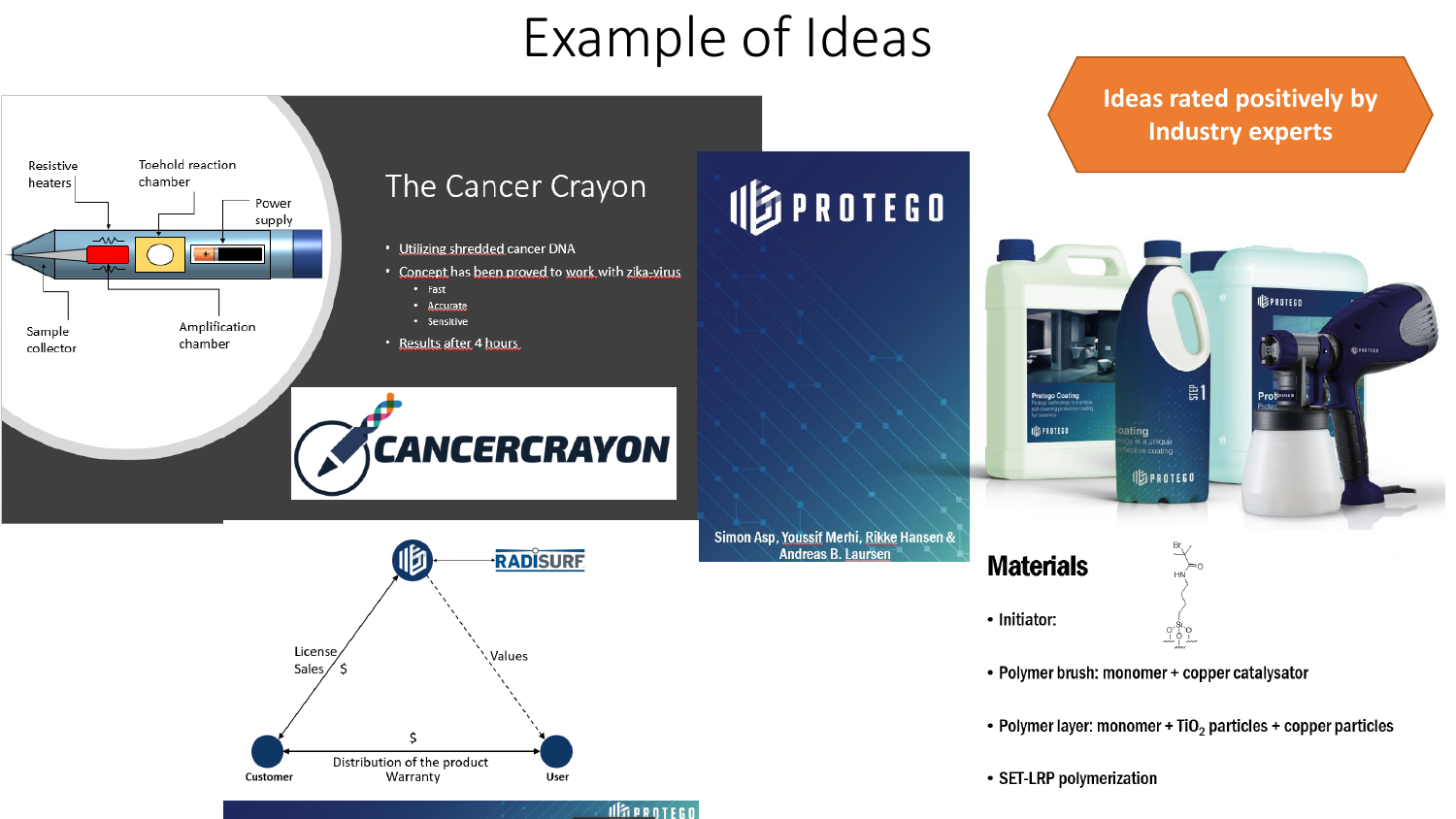## 1st Embedded model pilot (2018) – RESULTS

- 26 students signed up 2 dropped out (due to other reasons)
- Strong resistance from students due to mandatory sign-up but resistance was found to be BOTH in the Colloquium part AND the Entrepreneurship part
- Course Evaluations (run 2 weeks prior to course end)- rate the course as moderate outcome on learning BUT extremely positive AFTER course end as seen in written student reflections
- Feedback session with students held in November this year suggested that students like the course but wanted more independence on choosing the scientific topics + more upfront knowledge on WHY Entrepreneurship is relevant (they got this after the course but having it in the start and continually will keep them engaged in an otherwise out-of-their-comfortzone course).
- These changes are now implemented in the 2019 course and will share results of the 2019 iteration as well